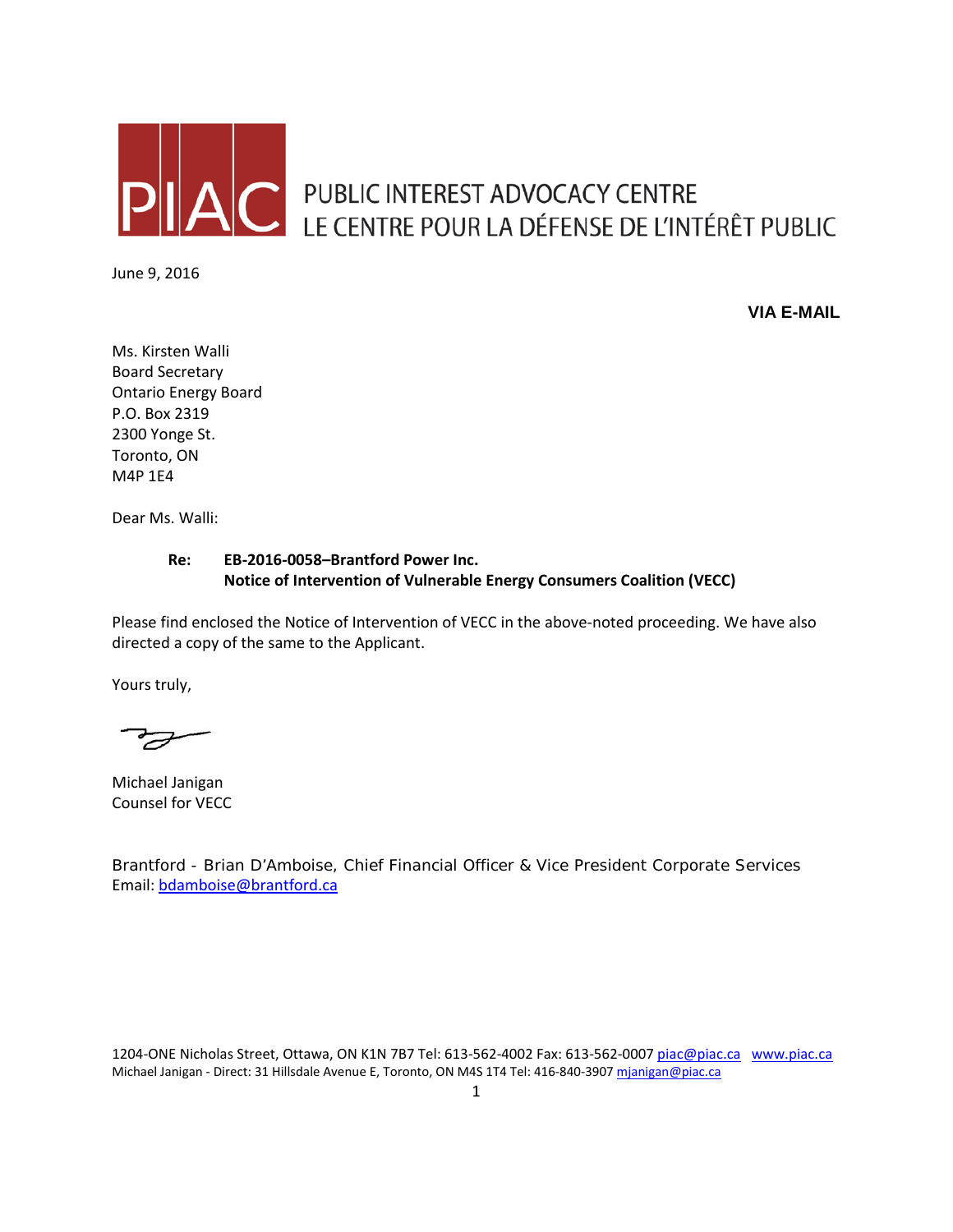# **ONTARIO ENERGY BOARD IN THE MATTER OF AN APPLICATION BY BRANTFORD POWER INC. 2017 DISTRIBUTION RATES**

## **NOTICE OF INTERVENTION OF THE VULNERABLE ENERGY CONSUMERS COALITION**

To: Ms. Kirsten Walli, Board Secretary

#### And to: **Brian D'Amboise, Chief Financial Officer & Vice President Corporate Services**

#### **IDENTITY OF THE INTERVENOR AND ITS MEMBERSHIP**

- 333. The Vulnerable Energy Consumers Coalition (VECC) hereby expresses its intention to intervene and participate in the above-mentioned proceeding. VECC consists of the following organizations:
	- (a) The Federation of Metro Tenants Association (FTMA)
	- (b) The Ontario Coalition of Senior Citizens' Organizations (OCSCO)
- 2. The Federation of the Metro Tenants Association (the "FTMA") is a non-profit corporation composed of over ninety-two affiliated tenants associations, individual tenants, housing organizations, and members of non-profit housing co-oops. In addition to encouraging the organization of tenants and the promotion of decent and affordable housing, the Federation provides general information, advice, and assistance to tenants. The address is:

500-27 Carlton Street Toronto, ON M5B 1L2

3. The Ontario Coalition of Senior Citizens' Organizations ("OCSCO") is a coalition of over 160 senior groups as well as individual members across Ontario. OCSCO represents the concerns of over 500,000 senior citizens through its group and individual members. OCSCO's mission is to improve the quality of life for Ontario's seniors. OCSCO's address is:

> 333 Wilson Avenue, Suite 406 Toronto, ON M3H 1T2

4. The coalition of the FMTA and OCSCO under the name VECC has the specific mandate of intervening in proceedings to advocate on behalf of the interests of Ontario's vulnerable consumers with respect to energy issues, primarily through intervention in regulatory proceedings at the Ontario Energy Board.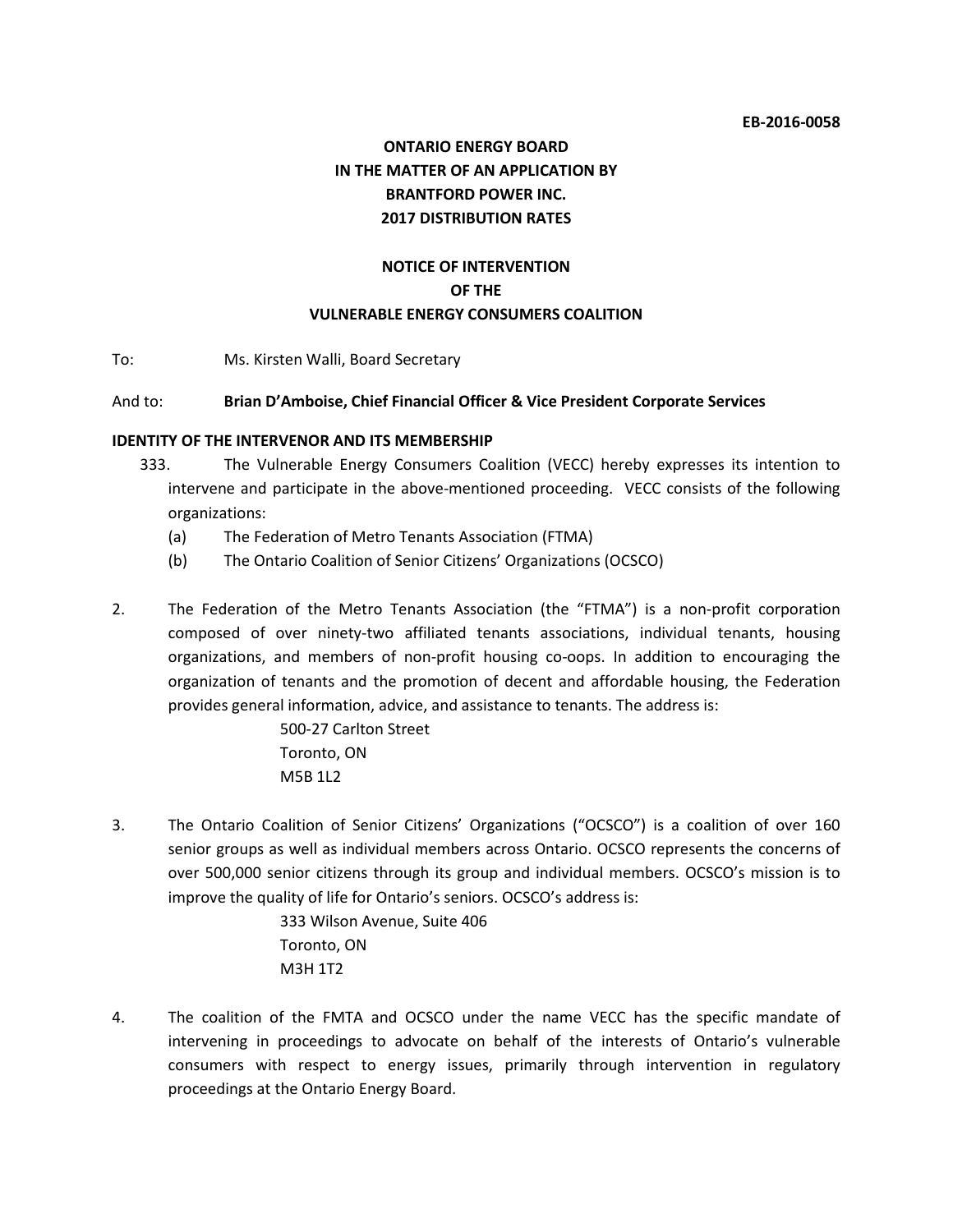- 5. Although the organization is not itself a member of VECC, the Public Interest Advocacy Centre (PIAC) in Ottawa assists in the representation of the interests of vulnerable consumers by ensuring the availability of competent representation and consultant support to the VECC participation.
- 6. VECC is a frequent intervenor in Board proceedings. Our annual information filing can be found on the Board's website at: [http://www.ontarioenergyboard.ca/oeb/Industry/Regulatory+Proceedings/Applications+Before](http://www.ontarioenergyboard.ca/oeb/Industry/Regulatory+Proceedings/Applications+Before+the+Board/Annual+Filings+-+Frequent+Intervenors) [+the+Board/Annual+Filings+-+Frequent+Intervenors](http://www.ontarioenergyboard.ca/oeb/Industry/Regulatory+Proceedings/Applications+Before+the+Board/Annual+Filings+-+Frequent+Intervenors)

#### **INDIVIDUALS AUTHORIZED TO REPRESENT VECC IN THIS PROCEEDING**

7. The name & address of the agent authorized to receive documents on behalf of VECC is:

Mr. Michael Janigan Counsel Public Interest Advocacy Centre (PIAC) 31 Hillsdale Avenue East, Toronto, ON M4S 1T4 PIAC Office: 613- 562-4002 (Donna Brady) Mr. Janigan's Direct line: 416-840-3907 [mjanigan@piac.ca](mailto:mjanigan@piac.ca)

8. VECC requests that all correspondence and documentation also be electronically copied to VECC's consultants:

> Mark Garner (project manager) Econalysis Consulting Services 34 King Street East, Suite 630 Toronto, Ontario M5C 2X8 647-408-4501 (office) [markgarner@rogers.com](mailto:markgarner@rogers.com)

#### AND TO

Bill Harper Econalysis Consulting Services 34 King Street East, Suite 630 Toronto, Ontario M5C 2X8 416-348-0193 (office) [bharper@econalysis.ca](mailto:bharper@econalysis.ca)